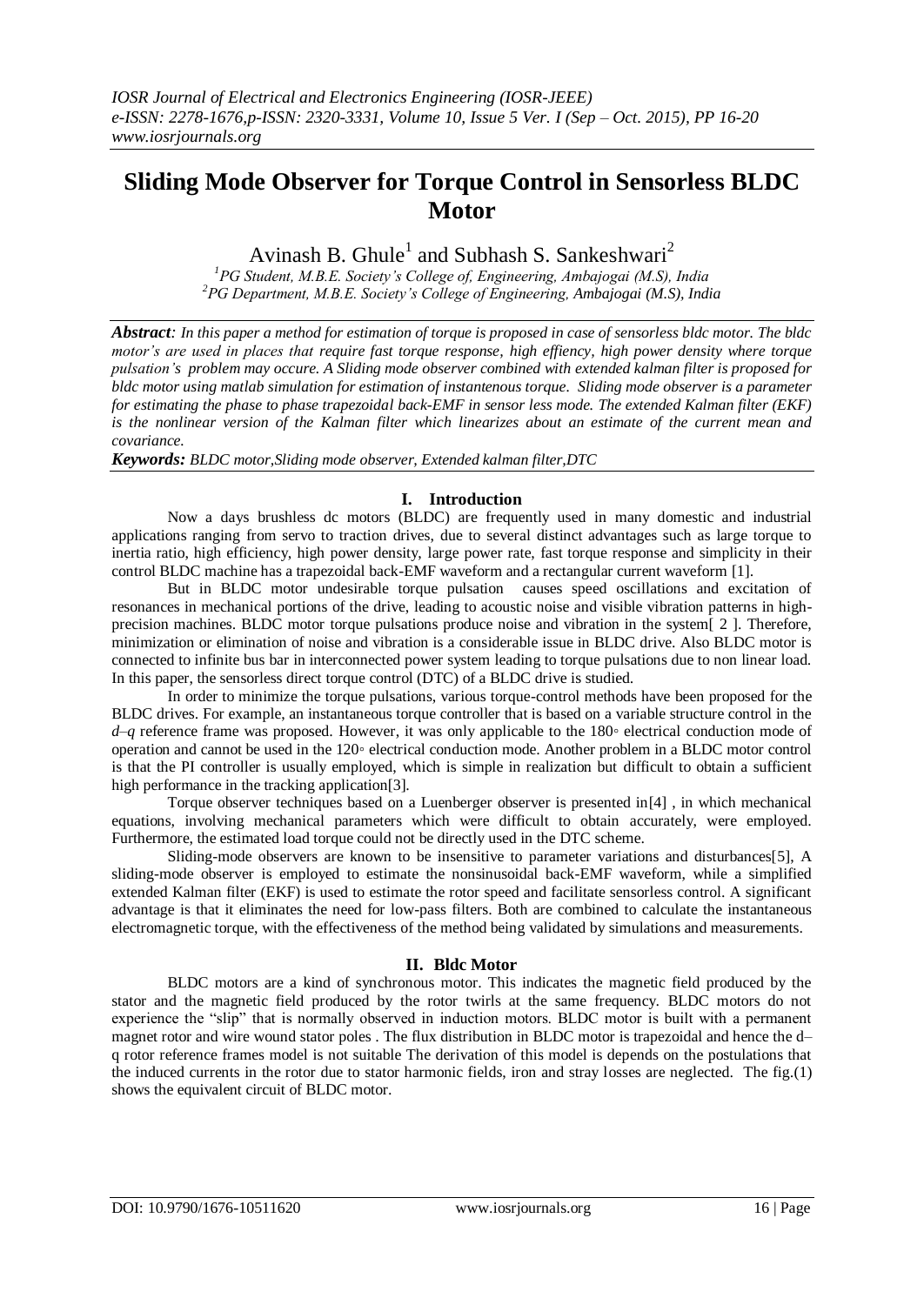

**Fig. (1): Equivalent circuit of BLDC motor.**

The differential equation governing the electrical part of the model can be written as,

$$
v = iR + L\frac{di}{dt} + E\tag{1}
$$

where, V=DC voltage applied in Volts.

L=Inductance of the windings in Henry.

R=Resistance of the windings in Ohms.

 $E = Kb\omega =$ Back emf of the motor.

Kb =Back emf constant in Volts/ rad/ sec.

ω=Speed in rad/ sec.

E=Disturbance as input

For a BLDC motor equipped with a surface-mounted magnet rotor and having a non sinusoidal back-EMF waveform, the electromagnetic torque can be expressed as

$$
T = \frac{3}{2} \frac{p}{2} \left[ \frac{d\psi_{r\alpha}}{d\theta_e} i_{s\alpha} + \frac{d\psi_{r\beta}}{d\theta_e} i_{s\beta} \right]
$$
 (2)

Where p is the number of poles,  $\theta$ e is the rotor electrical angle, and  $\psi_{ra}$ ,  $\psi_{r\beta}$ ,  $i_{sa}$ , and  $i_{s\beta}$  are the  $\alpha$ - and β-axis rotor flux linkages and stator currents in the stationary reference frame, respectively. The back-EMF waveform is sinusoidal and represents the fundamental component of the electromagnetic torque. The normalized nonsinusoidal back-EMF waveform can be derived from the ratio of the back-EMF to the electrical angular velocity.

#### **III. Sliding Mode Observer For Bldc Motor**

Sliding mode observer (SMO) shown in figure 2 is used to estimate the stator flux. It is a non-linear control method that may modify the system performance. The SMO can be designed with two approaches. In the first approach the system equations can be converted into two suitable sub systems. The second approach is for designing the state observer. SMO is also used to estimate the back-EMFs accurately. By assuming  $\bar{\psi}_s$  =  $L_s i_s + \overline{\psi}_r$ , where  $\overline{\psi}_s$ ,  $\overline{\psi}_r$  and  $i_s$  are the stator flux linkage vector, the rotor flux-linkage vector, and the stator current vector, respectively, the voltage equations for a BLDC motor can be expressed as,

$$
u_{\alpha} = i_{s\alpha} R_s + L_s \frac{di_{s\alpha}}{dt} + e_{\alpha} \tag{3}
$$

$$
u_{\beta} = i_{s\beta} R_s + L_s \frac{di_{s\beta}}{dt} + e_{\beta} \tag{4}
$$

where Rs and Ls are the stator winding resistance and inductance

The sliding-mode observer can be constructed in the form of state variable equation as

$$
\dot{x} = A_e x + B_e u + k_s \sin n (y - C_e x) \tag{5}
$$



DOI: 10.9790/1676-10511620 www.iosrjournals.org 17 | Page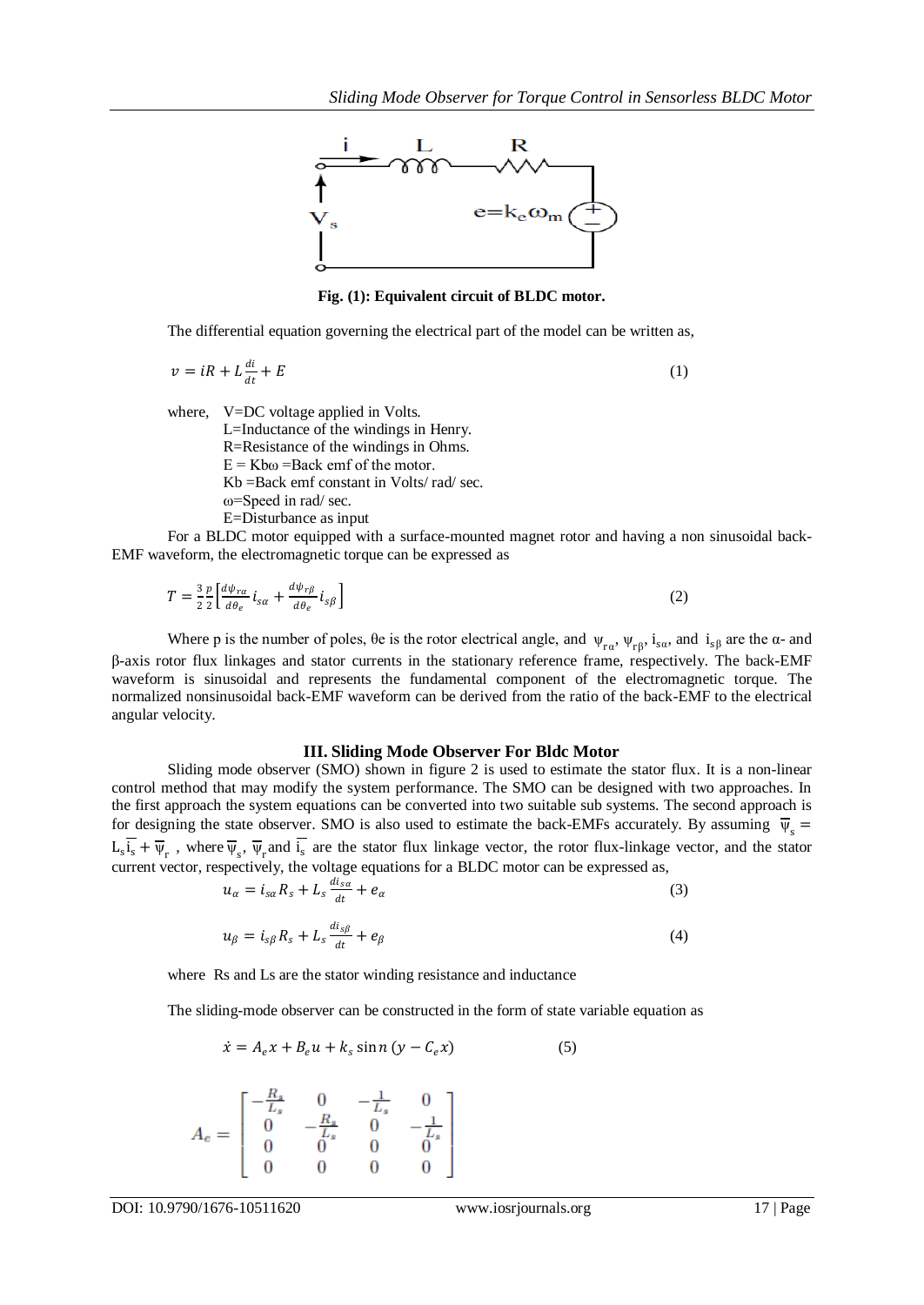$$
B_e = \begin{bmatrix} \frac{1}{L_s} & 0 \\ 0 & \frac{1}{L_s} \\ 0 & 0 \\ 0 & 0 \end{bmatrix}
$$
  

$$
C_e = \begin{bmatrix} 1 & 0 & 0 & 0 \\ 0 & 1 & 0 & 0 \\ 0 & k_{S1} & 0 \\ k_{S2} & 0 & k_{S2} \end{bmatrix}.
$$

Ks is the gain matrix



**Fig. (2) Block diagram of the sliding-mode observer**

## **IV. Extended Kalman Filter**

The DTC algorithm does not require rotor-position information and needs only a stator flux-linkage vector information . In this paper, the speed is estimated by employing a simplified EKF similar to the one used in which extracted the rotor speed and position from the relatively noisy output of a resolver. The estimated speed is used for speed feedback and electromagnetic-torque calculation to realize sensorless control and instantaneous torque estimation.

$$
x(k + 1) = f(x(k), k) + g(u(k), k) + w(k)
$$
\n(6)

$$
y(k) = h(x(k), k) + v(k)
$$
\n<sup>(7)</sup>

Where  $u(k)$  and  $y(k)$  are the input and output signals, respectively, and  $w(k)$  and  $v(k)$  are the process noise and measurement noise, respectively. x(k) is the state vector, which can be estimated by the EKF and is given by

$$
\hat{x}(k+1) = f(\hat{x}(k),k) + g(u(k),k) + Ke[y(k) - h(\hat{x}(k),k)]
$$
\n(8)

The simplified EKF method extracts speed information from the fundamental components of the nonsinusoidal back-EMFs, while other harmonic components are considered as measurement noise. Hence, it is much more appropriate than the conventional method, which employs the "arctan" function to obtain rotor position information and derives the speed by differentiation. Hence, for speed estimation, only the fundamental components of eα and eβ are required.

the rotor electrical angular velocity and position can be estimated from the following equations

$$
\varepsilon(k) = y2(k)\cos\hat{\theta}e(k) - y1(k)\sin\hat{\theta}e(k)
$$
\n(9)

$$
\hat{\theta}e(k+1) = [\hat{\theta}e(k) + T_s \hat{\omega}e(k) + k_{e1}\varepsilon(k)]
$$
\n(10)

$$
\widehat{\omega}e(k+1) = \widehat{\omega}e(k) + \omega'(k) + k_{e2}\varepsilon(k)
$$
\n(11)

$$
\omega'(k+1) = \omega'(k) + k_{e3}\varepsilon(k) \tag{12}
$$

Where  $\hat{\theta}$ e and  $\hat{\omega}$ e are the estimated rotor electrical position and angular velocity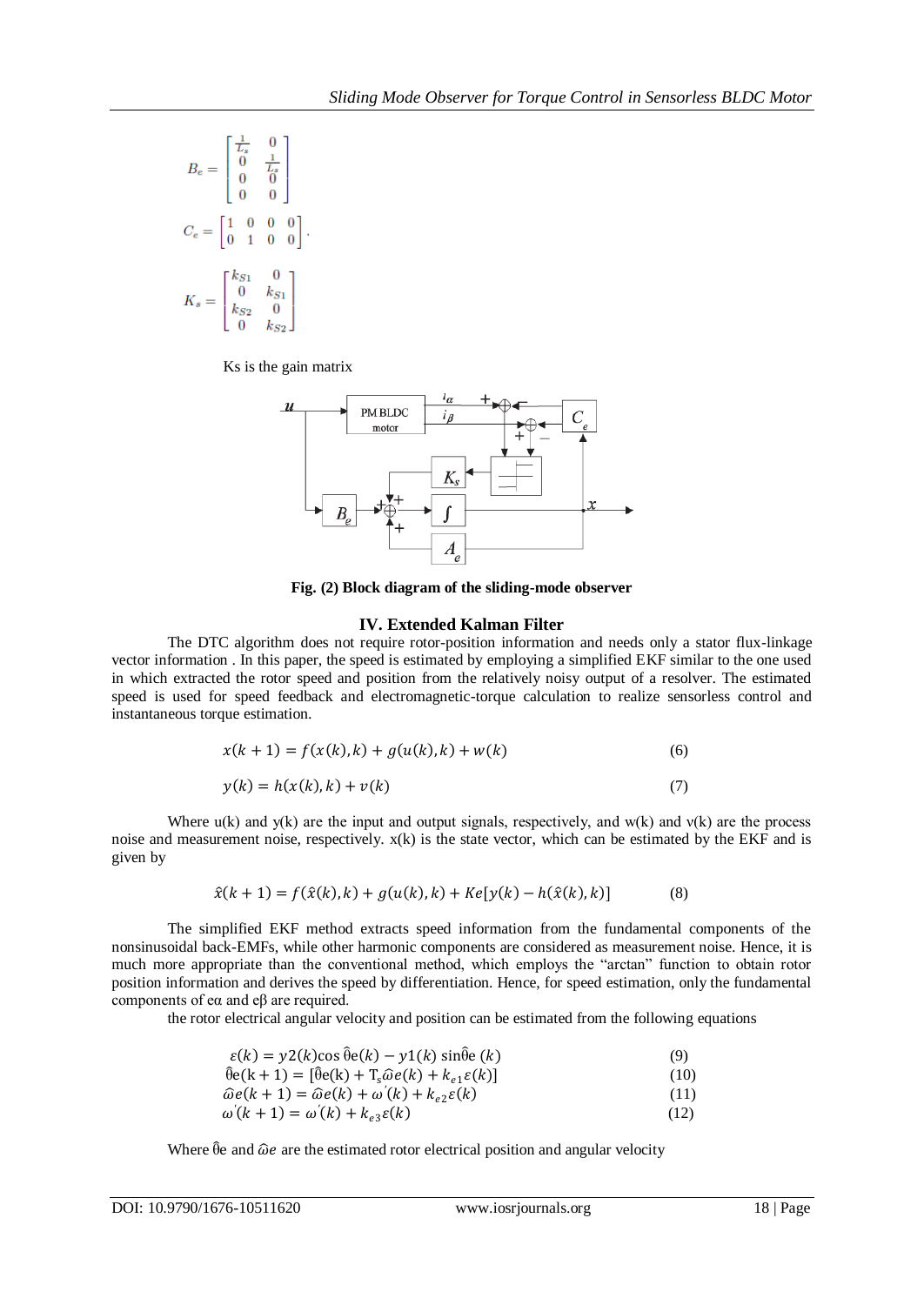## **V. Simulation Result**

The overall block diagram of sensorless direct torque control of BLDC drive is simulated by MATLAB/Simulink. We can calculate the torque which is controlled by sliding mode observer as shown in fig. (3)





Then speed estimation is shown in fig. (4) .The roter speed can be calculated by using kalman filter.



**Fig.(4) Estimated rotor speed**

The below fig. (5) shows the phase current in which change of current at various time instants



The below fig. (6) shows the phase voltage in which change of voltage at various time instants



From the analysis of these results, it is shown that the estimated outputs are accurate. However there is a problem of chattering effect in the estimated waveforms. By neglecting that effect of chattering, sliding mode observer is a very good sensorless method for the estimation of Torque and speed. Voltage and current are combinely used for the purpose of speed and torque estimation. By neglecting that effect of chattering, sliding mode observer is a very good sensorless method for the estimation of phase-to-phase back-EMFs, rotor position and angular velocity.